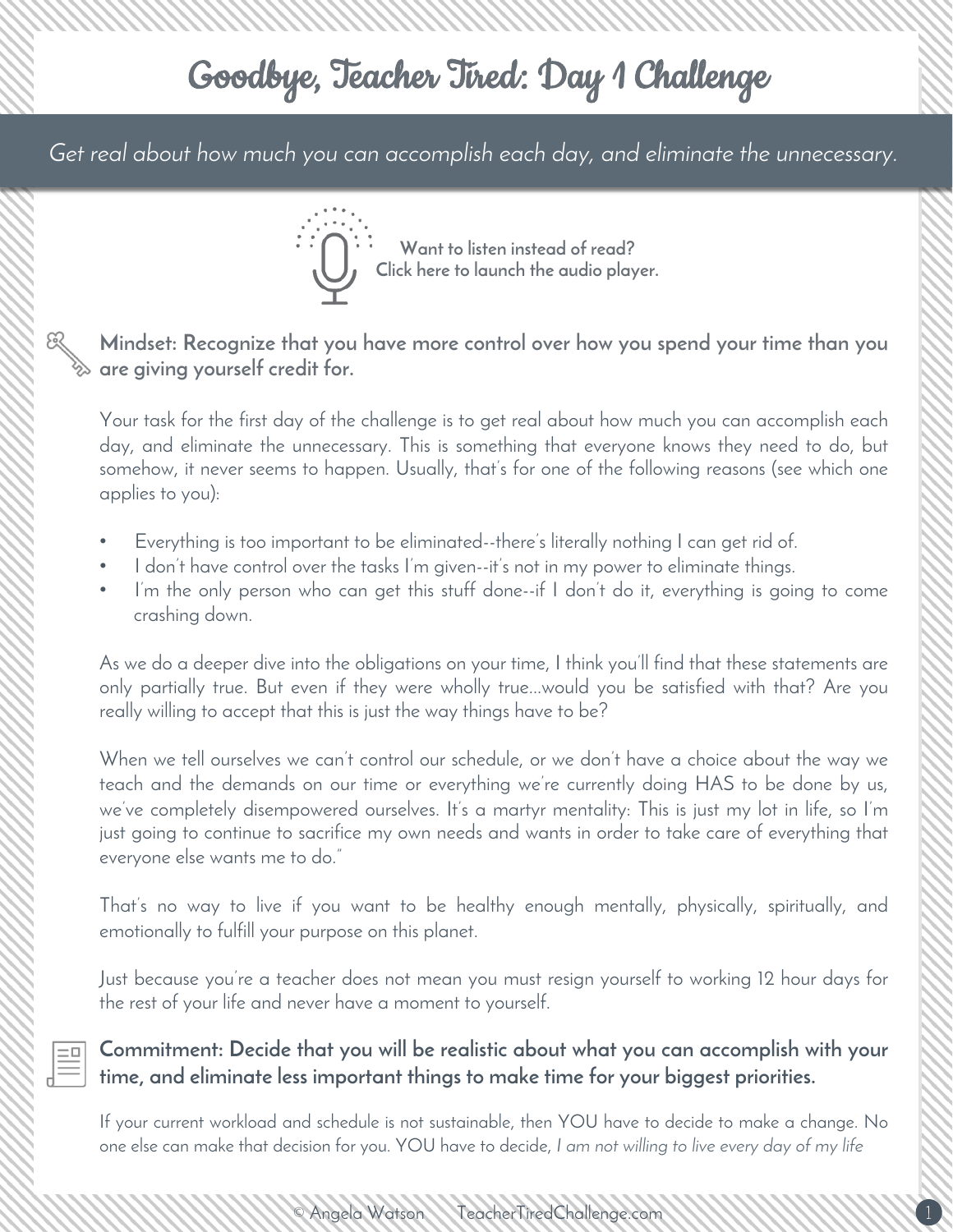*feeling frazzled, overwhelmed, and pulled in a million different directions. I am taking charge of how I experience my life and the way I use my time. It's precious and I choose to be intentional about it*.

If you're ready to make that choice now, the first step to becoming more intentional is to get real about the fact that you do not have enough time to do everything you want and need to do, and you never will. Never! None of us have enough hours in the day.

This is a critical piece of information to understand because when you ACCEPT that you cannot possibly do everything you want and need, you can stop frustrating yourself by trying to fit everything in. There is no amount of rearranging your schedule which will suddenly allow you time for everything you care about.

The ONLY way to get sanity in your life is by recognizing that you cannot do everything and choosing to eliminate the things that are less important.

I challenge you to make that determination today: *I want to stop being tired and overwhelmed, and I'm choosing to make peace with the idea that certain things are just not going to get done. I am giving myself permission to say no to the things that are less important so I have the time and energy to say YES to my biggest priorities.*

Decide today to release yourself from the guilt that comes from having 500 things written on a list that probably won't get done for years. It's just not happening, so you have to be ruthless about eliminating anything that is a distraction from what matters most right now.

#### **Action for Now: Brainstorm a list of obligations on your time that could conceivably be eliminated, and choose two to stop doing right away.**

 $\begin{array}{c} \boxed{a} \\ \boxed{b} \\ \boxed{c} \end{array}$ 

I'm willing to venture that at least a third of the things for which you're trying to find time *don't actually need to be done*. Or, maybe they don't need to be done by YOU. Or, they don't need to be done by you RIGHT NOW.

If you can identify those tasks and get rid of some of them, you will immediately feel like your load is a bit lighter, and have short openings of free time which you can use for more important things.

I want you to set aside about 15 minutes right now to think through the things you're doing during the day that wear you out, feel redundant, take up excessive time, or don't feel meaningful in any way.

Just do a brain dump: nothing is too big or too small to be included, and you can use the template on the last page of this PDF to help you get started. Mentally run through your day and write down things you do regularly that may not need to be done: social media time, excessive trips to the grocery store, lengthy chats or phone calls with people you don't even enjoy talking to, inordinate amounts of time on hair/makeup/choosing clothes, inefficient meal preparation, cleaning up after people who are capable of cleaning up after themselves, and so on.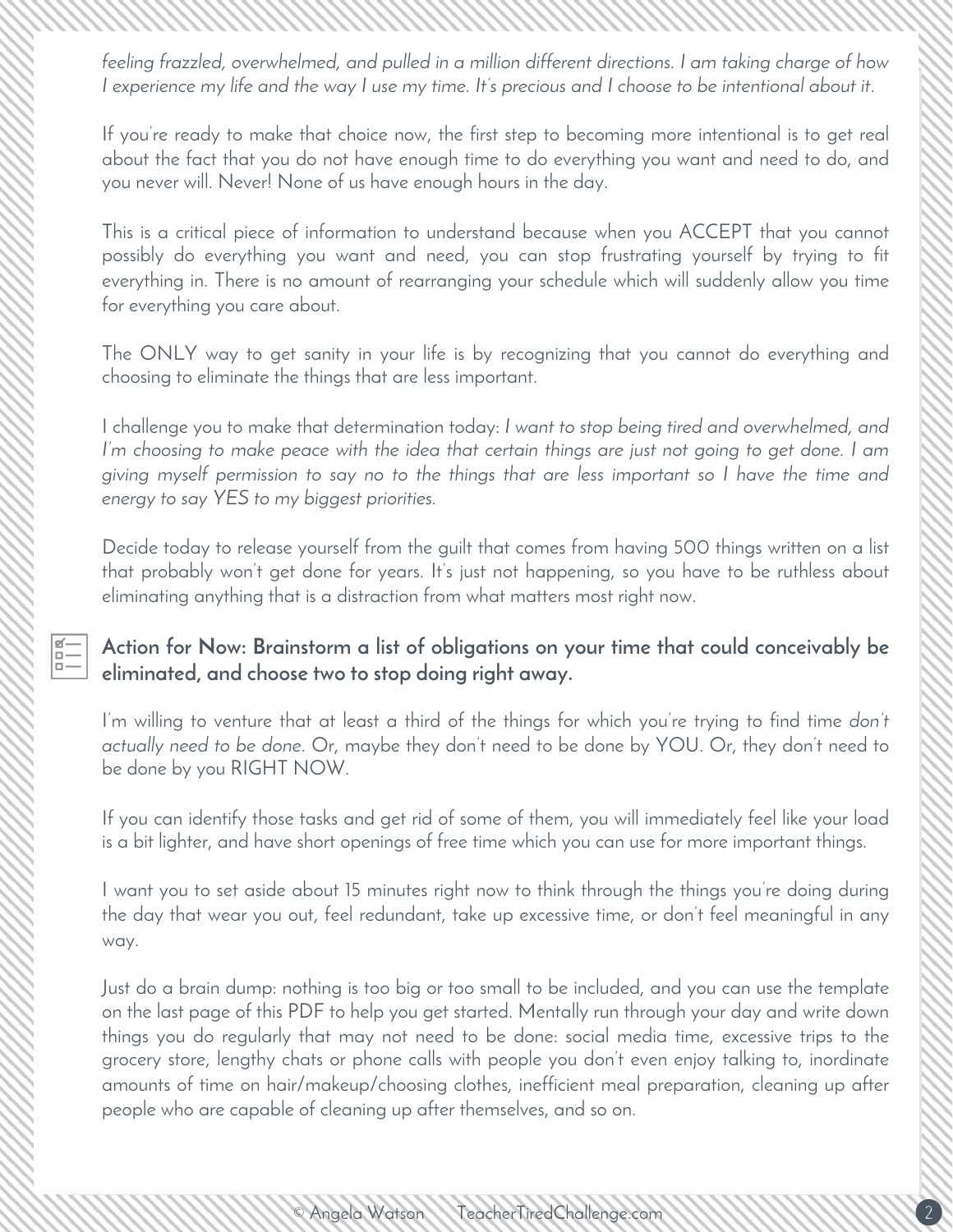As you start to make this list, I think you'll find that there are dozens of things which are taking up small chunks of time and don't actually need to happen. 5 minutes here and 15 minutes there can add up to hours a day!

When you've finished your brainstorming, I challenge you to pick two things you're doing on a daily basis that don't need to be done and eliminate them immediately. If you're not sure where to begin, pick the things that are easiest things to say no to and that other people probably wouldn't care if you stopped doing.

#### **Ultimate Goal: Continually evaluate what you're saying YES to, so you can eliminate (or streamline) anything that is a distraction from your biggest priorities.**

Ask yourself, *If I were to look back a year from now at this list of obligations, demands on my time, and things to do, which ones would I say were actually worth doing?* Try to eliminate as many things as you can which don't fit those criteria.

If you're a perfectionist, you may need to ease up on the expectations you've created for yourself. One of the key principles in the 40 Hour Teacher Workweek Club is to "look for creative ways to relax your standards to a level where no one else will notice but you." Think about how you are creating more work for yourself by raising the standards impossibly higher than what anyone else is requiring of you. Are you insisting on a spotless home, a perfectly organized classroom, or over-thetop lesson plans?

You can't go above and beyond in EVERY area. And that's because you don't have enough time and energy to give 100% to everything that's on your to-do list. So, which things will you give a little less to in order to give fully to the stuff that matters most?

Remember: What you *don't do* is critically important, and most people are giving very little thought to that. They're just cramming in as many things as possible and trying to do more.

I'm advising you to do less. Say no to the things that are less important so you have more time and energy for things that are your biggest priorities. It's okay if you're not exactly sure what those priorities are just yet. They will become clearer as you begin eliminating things that obviously are NOT priorities.

With practice, you can train yourself to continually analyze what is necessary, and eliminate anything unnecessary. This will allow you to release yourself from that weight of feeling like you're never really done, and there's always something more you should be doing.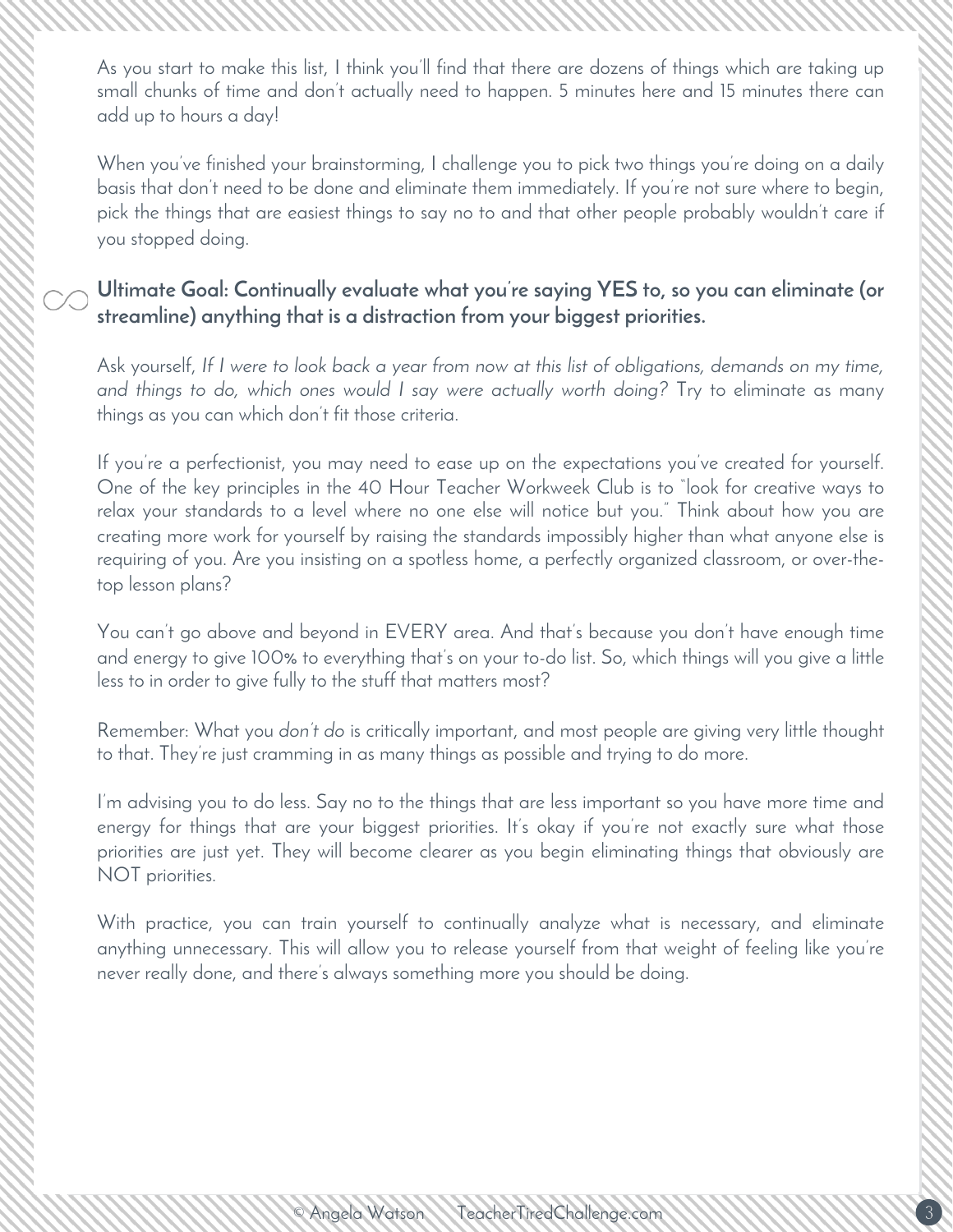# Take Action on Day 1

### Brainstorm a list of obligations on your time that could conceivably be eliminated, and choose 2 to stop doing right away.

Use the next page to help you run through a mental list of your average weekday.

What's the first thing you do when you wake up? Can that be eliminated? For many of us, the first task of the day is checking our phones to see which emails or social media posts came in overnight. This is a habit which could potentially be eliminated, so you could add that to your list.

What's the next thing you do, and could that be eliminated? Keep working through the day and examine your routines and daily habits.

For example, getting dressed for work is essential, but do you often spend time hunting for things in a disorganized closet? That's something which could be eliminated by cleaning out your closet and getting rid of things you don't wear.

Write down anything you can think of that feels unnecessary, redundant, unimportant, unfulfilling, or more complicated/time-consuming than it needs to be. Even if you can't get rid of that responsibility altogether, knowing that things that you want to reduce in your life is a good starting place for helping you streamline.

Remember, you don't have to eliminate everything on the list--you're only going to pick two easy things to start. You can revisit the list over time and slowly begin eliminating other things. For now, just brainstorm a list of things you're doing as part of your daily routines that may not be important enough to make time for on a regular basis.

This exercise will help you see the potential for eliminating things even when you feel like every part of your day is essential and cannot be removed.